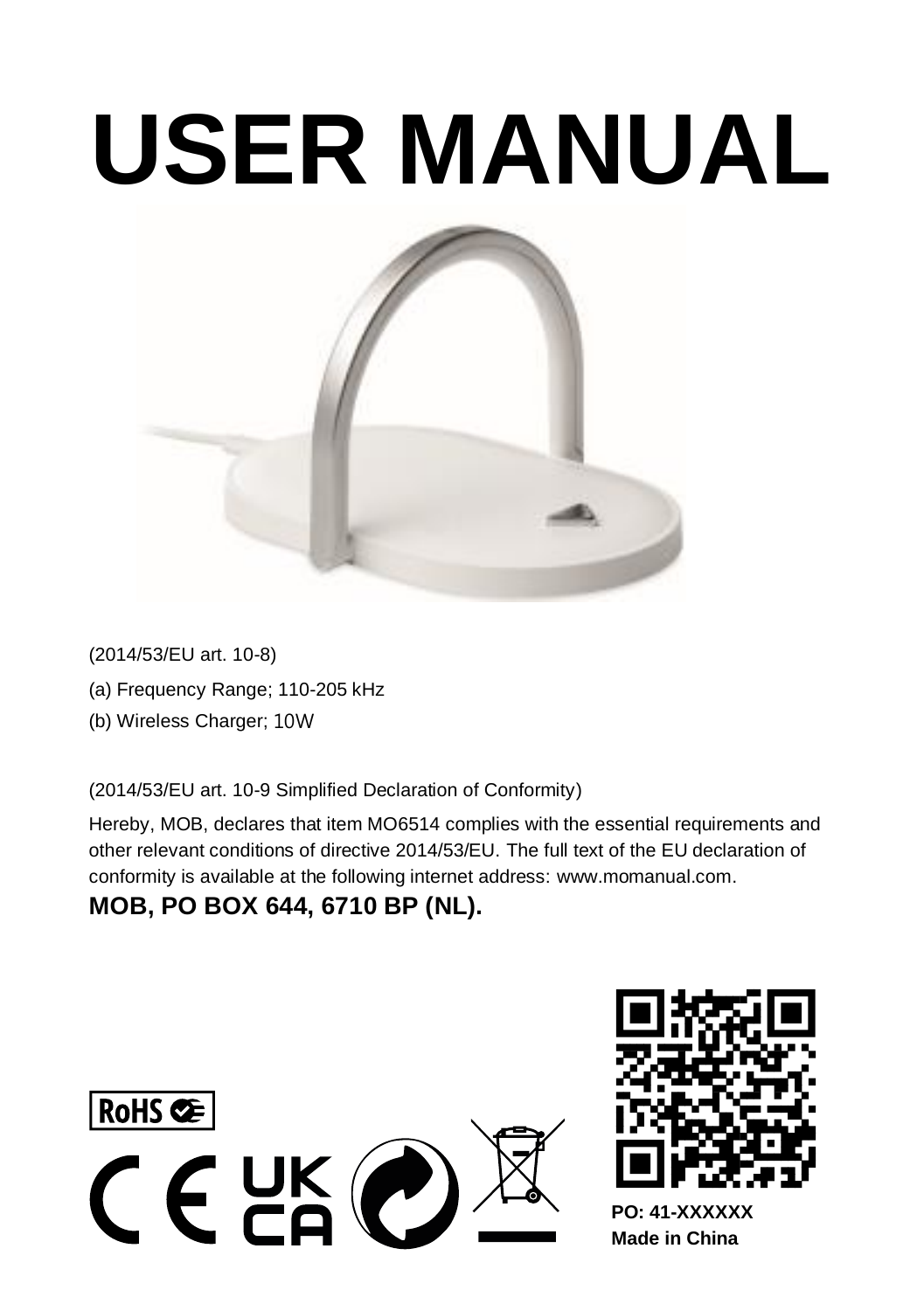#### **MO6514 WIRELESS CHARGER**

## **EN**

## **Product specifications**

| Input:               | 5V 2A or 9V 2A              |
|----------------------|-----------------------------|
| Wireless output:     | 5V 1A or 7.5V 1A or 9V 1.1A |
| Charging efficiency: | 65%-70%                     |

#### **Instructions**

- 1. Plug the USB port of the USB data cable into the power adapter and connect the Type-c end to the wireless charger.
- 2. After energized, the two indicators show red flashing three times, and then turn to red steady on. Place a device with a wireless charging receiver on to the wireless charger.
- 3. Place the device to be charged in the charging indicator area of the product, and when the red light is steady on, the device enters the charging state.
- 4. Touch the lamp control position once to activate 30% brightness of the first gear of the lamp. Touch the lamp control position for the second time, the second level of the light is 70% brightness. Touch the lamp control position for the third time, and the third gear of the light is 100% brightness. Turn off the light when you touch the light control position for the fourth time

#### **Attention:**

- Please keep the charger away from water or other liquids.
- If you need to clean the charger, please make sure it is not connected to the power supply.

# **Precaution!**

Metal objects placed on top of charging devices might result in malfunction of the item and damage the charging device. Do not operate the item on top of any metal worktable or surface.

# **DE Technische Daten**

Eingang: 5V 2A or 9V 2A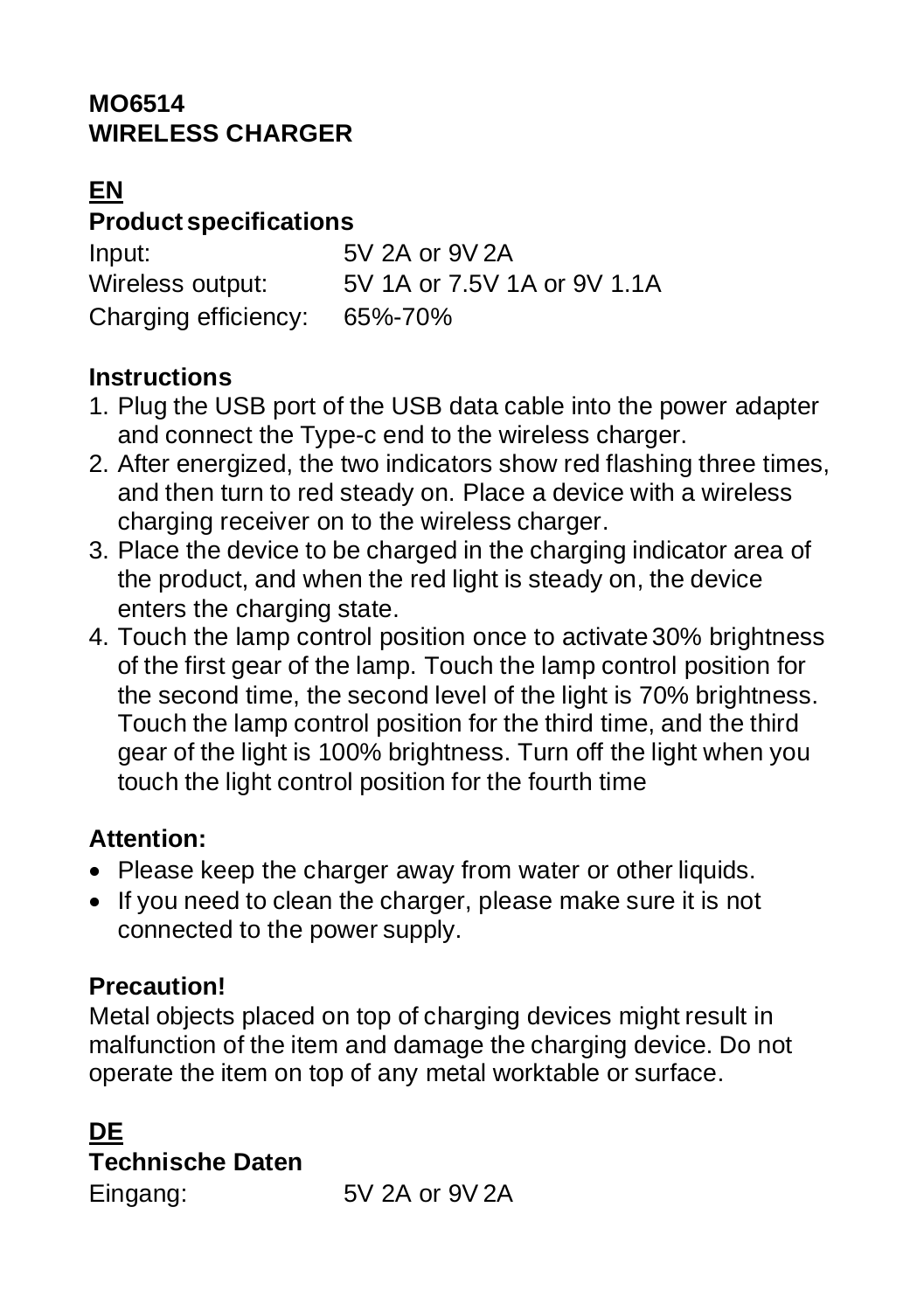Wireless Ausgang: 5V 1A or 7.5V 1A or 9V 1.1A Ladeeffizienz: 65%-70%

#### **Anleitung**

- 1. Stecken Sie den USB-Anschluss des USB-Datenkabels in den Netzadapter und verbinden Sie das Typ-C-Ende mit dem kabellosen Ladegerät.
- 2. Nachdem das Gerät eingeschaltet wurde, blinken die beiden Anzeigen dreimal rot und leuchten dann konstant rot. Platzieren Sie Ihr Gerät mit einem kabellosen Ladeempfänger auf dem kabellosen Ladegerät.
- 3. Legen Sie das aufzuladende Gerät in den Ladebereich des Produkts. Wenn das rote Licht konstant leuchtet, wird Ihr Gerät geladen.
- 4. Berühren Sie mehrmals den Touch-Schalter der Lampensteuerung, um die Helligkeit der Lampe zu regulieren: 1. Stufe 30 % Helligkeit, 2. Stufe 70% Helligkeit, 3. Stufe 100 %Helligkeit. Nach 4maligem Berühren schaltet sich die Lampe aus.

#### **Achtung!**

- Bitte halten Sie das Ladegerät von Wasser oder anderen Flüssigkeiten fern.
- Wenn Sie das Ladegerät reinigen müssen, achten Sie bitte darauf, dass es nicht an die Stromversorgung angeschlossen ist.

# **Vorsichtsmaßnahme!**

Metallgegenstände, die auf dem Ladegerät abgelegt werden, können zu Fehlfunktionen des Geräts führen und das Ladegerät beschädigen. Betreiben Sie das Gerät nicht auf einem Arbeitstisch oder einer Oberfläche aus Metall.

# **FR**

# Caractéristiques du produit

Entrée : 5V 2A ou 9V 2A  $5V1A \approx 7.5V1A \approx 9V1.4A$ Efficacité de charge: 65%-70%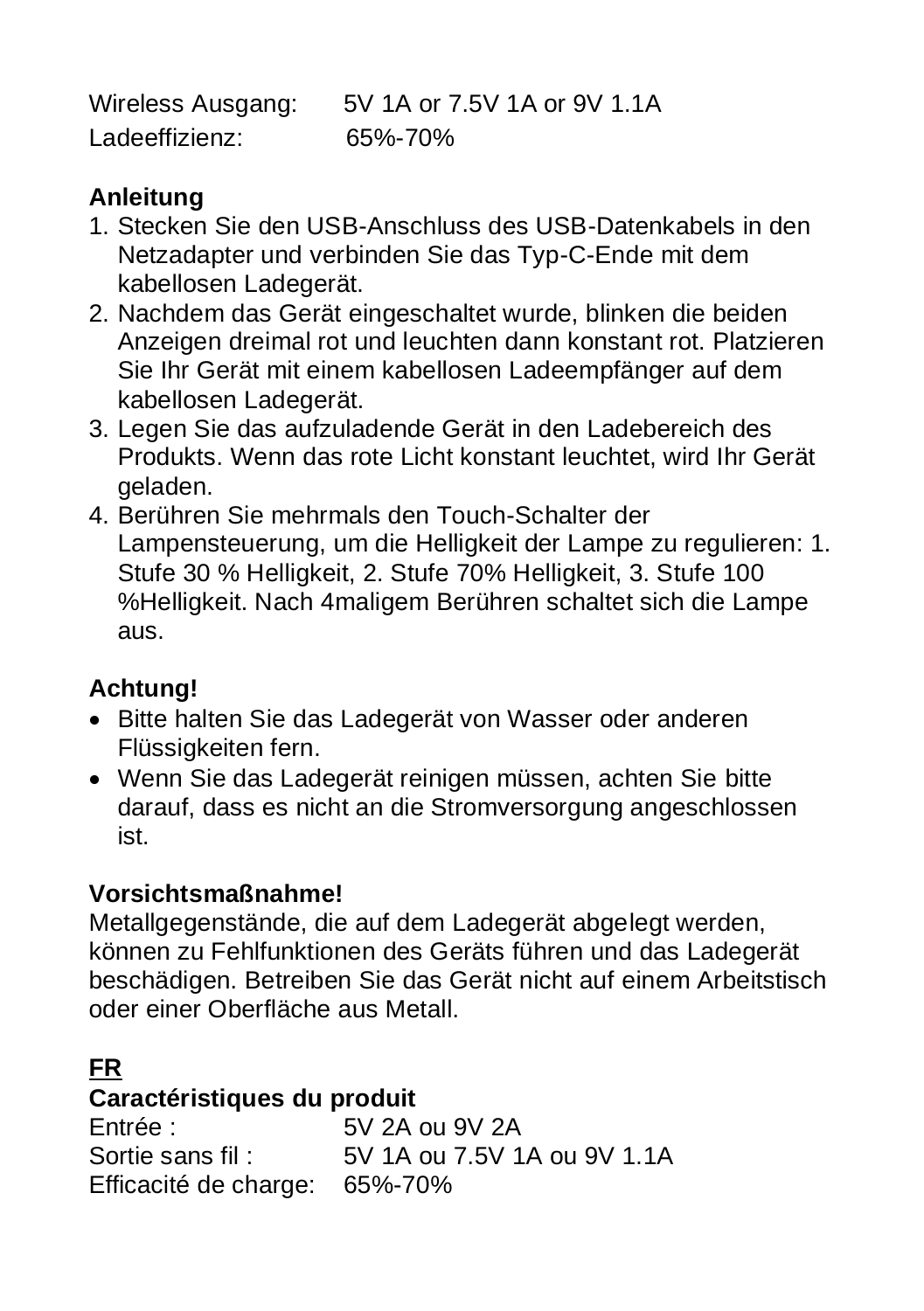# **Instructions :**

- 1. Branchez le port USB du câble dans l'adaptateur secteur et l'extrémité de type-C au chargeur sans fil.
- 2. Après la mise sous tension, les deux indicateurs clignotent trois fois en rouge, puis s'allument en rouge fixe. Placez un appareil avec un récepteur de charge sans fil sur le chargeur sans fil.
- 3. Placez l'appareil à charger dans la zone indiquée sur le produit. Le voyant rouge s'allume en continu lorsque l'appareil commence à se charger.
- 4. Appuyez une fois le bouton de la lampe pour activer la luminosité de la lampe à 30 %. Appuyez à nouveau sur le bouton pour passer à 70% de luminosité. Appuyez encore une fois sur le bouton pour passer à 100% de luminosité. Appuyez une quatrième fois sur le bouton pour éteindre la lumière.

#### **Attention :**

- Veuillez garder le chargeur à distance de l'eau ou d'autres liquides.
- Si vous devez nettoyer le chargeur, assurez-vous qu'il n'est pas connecté à l'alimentation électrique.

# **Précaution !**

Les objets métalliques placés sur les chargeurs peuvent entraîner un dysfonctionnement ou endommager le chargeur. N'utilisez pas l'article sur une surface métallique.

# **ES**

**Características del producto**<br>Fotrada: 5V.2A.0 Entrada: 5V 2A o 9V 2A Salida inalámbrica: 5V 1A o 7,5V 1A o 9V 1,1A Eficiencia de carga: 65 %-70 %

# **Instrucciones**

- 1. Enchufe el puerto USB del cable de datos USB al adaptador de corriente y conecte el extremo tipo C al cargador inalámbrico.
- 2. Cuando reciben energía, los dos indicadores muestran una luz roja intermitente tres veces, y luego pasan a rojo fijo. Coloque un dispositivo con un receptor de carga inalámbrica en el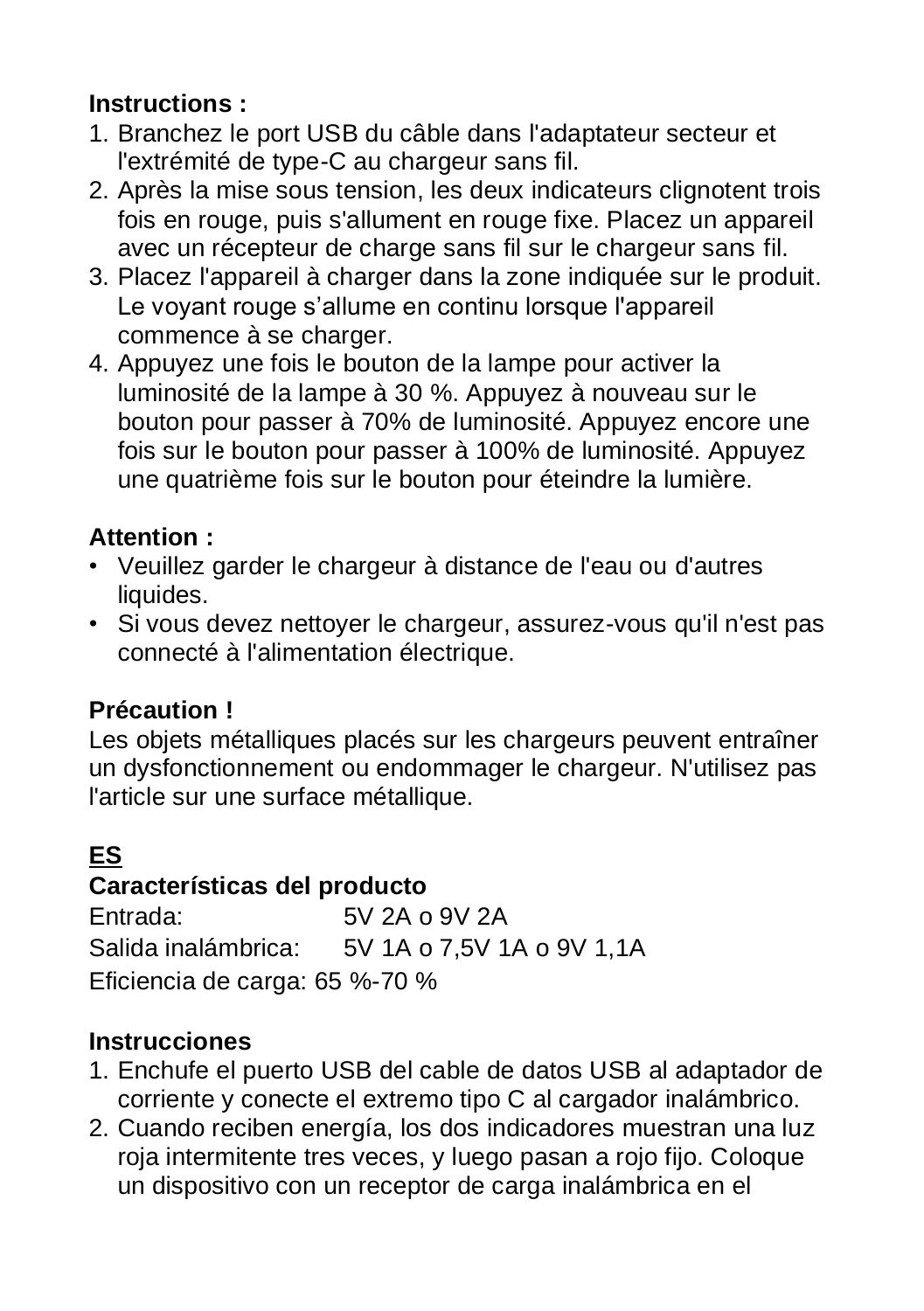cargador inalámbrico.

- 3. Coloque el dispositivo a cargar en la zona del indicador de carga del producto, y cuando la luz roja se encienda de forma fija, el dispositivo entrará en estado de carga.
- 4. Toque la posición de control de la lámpara una vez para activar el 30 % de brillo del primer nivel de luz. Toque la posición de control de la lámpara por segunda vez, el segundo nivel de luz es el 70 % de brillo. Toque la posición de control de la lámpara por tercera vez, el tercer nivel de luz es el 100 % de brillo. Para apagar la luz, toque la posición de control de la lámpara por cuarta vez.

# **Atención:**

- Mantenga el cargador alejado del agua u otros líquidos.
- Si tiene que limpiar el cargador, asegúrese de que no esté conectado a la fuente de alimentación.

# **¡Precaución!**

Los objetos metálicos encima de los dispositivos de carga pueden provocar el mal funcionamiento del producto y dañar el dispositivo de carga. No utilice este producto sobre una placa o superficie de trabajo metálica.

# **IT**

## **Specifiche.**

| Input:               | 5V 2A or 9V 2A              |
|----------------------|-----------------------------|
| Wireless output:     | 5V 1A or 7.5V 1A or 9V 1.1A |
| Efficienza di carica | $:65\% - 70\%$              |

#### **Istruzioni**

- 1. Collegare la porta USB del cavo dati USB all'adattatore di alimentazione e collegare l'estremità di tipo c al caricabatterie wireless.
- 2. Dopo l'accensione, i due indicatori mostrano tre volte la luce rossa lampeggiante, quindi diventano rossi fissi. Posizionare un dispositivo con un ricevitore di ricarica wireless sul caricabatterie wireless.
- 3. Posizionare il dispositivo da caricare nell'area dell'indicatore di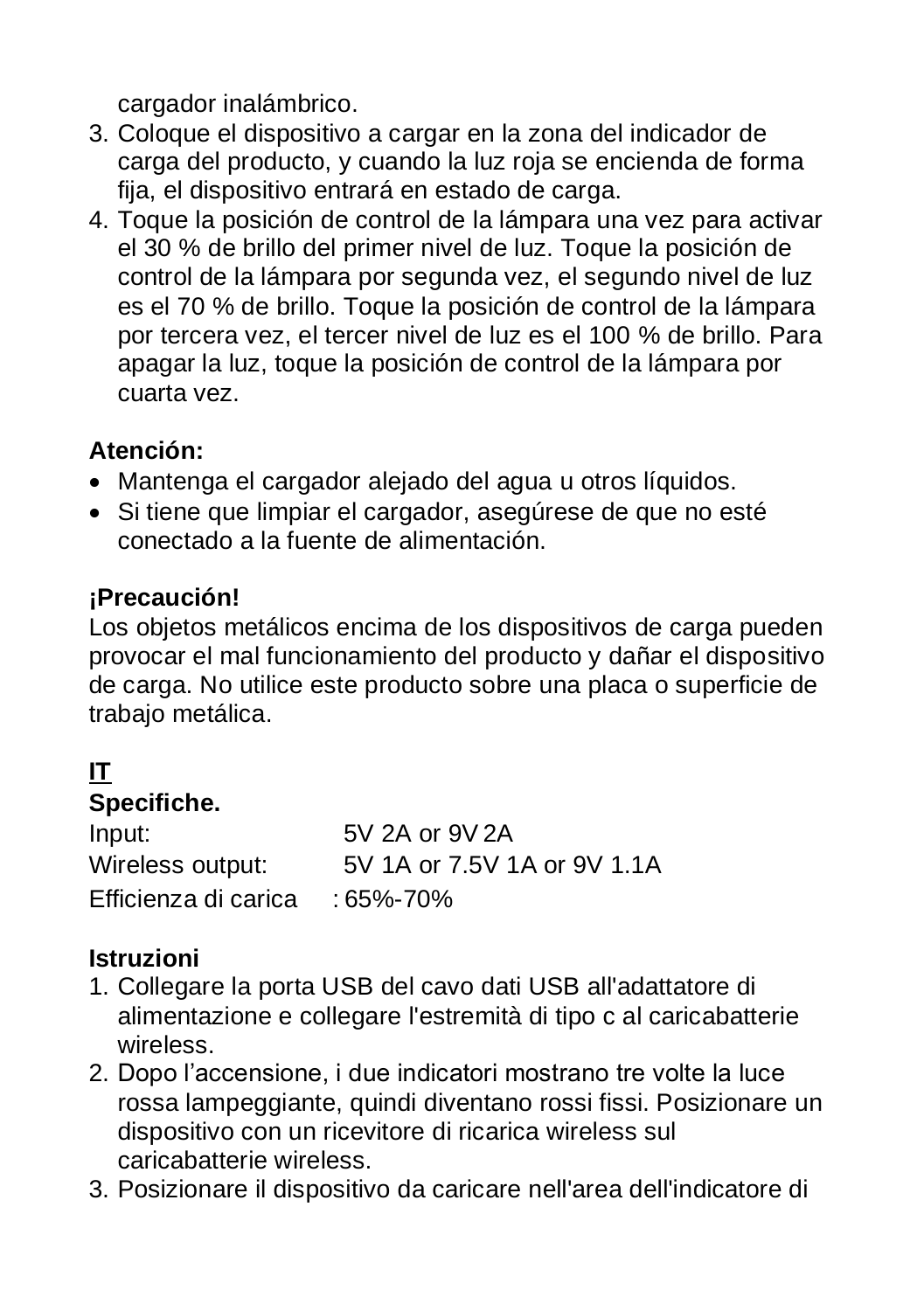carica del prodotto e, quando la luce rossa è fissa, il dispositivo entra nello stato di carica.

4. Toccare una volta la posizione di controllo della lampada per attivare la luminosità del 30% della prima marcia della lampada. Toccare la posizione di controllo della lampada per la seconda volta, il secondo livello di luce è il 70% di luminosità. Tocca la posizione di controllo della lampada per la terza volta e la terza marcia della luce è al 100% di luminosità. Quando si tocca la posizione di controllo della luce per la quarta volta, la luce si spegne.

#### **Attenzione**

- Tenere il caricabatterie lontano da acqua o altri liquidi.
- Se è necessario pulire il caricabatterie, assicurarsi che non sia collegato all'alimentazione.

#### **Precauzione!**

Gli oggetti metallici posizionati sopra i dispositivi di ricarica potrebbero causare malfunzionamenti dell'articolo e danneggiare il dispositivo di ricarica. Non utilizzare l'oggetto sopra un piano di lavoro o una superficie in metallo.

#### **NL**

# **Productspecificaties**<br>Ingang: 5

 $EVI 2A 2E 0VI 2A$ Draadloze uitgang: 5V 1A of 7.5V 1A of 9V 1.1A Opladen efficiëntie: 65%-70%

#### **Instructies**

- 1. Steek de USB-poort van de USB-gegevenskabel in de voedingsadapter en sluit het Type-c uiteinde aan op de draadloze oplader.
- 2. Nadat de oplader is ingeschakeld, knipperen de twee lampjes drie keer en blijven daarna rood branden. Plaats een apparaat met een draadloze oplaadontvanger op de draadloze oplader.
- 3. Plaats het op te laden apparaat in het oplaad indicatorgebied van het product en wanneer het rode lampje constant brandt, gaat het apparaat over op de oplaadstatus.
- 4. Raak de lampbedieningspositie één keer aan om de 30%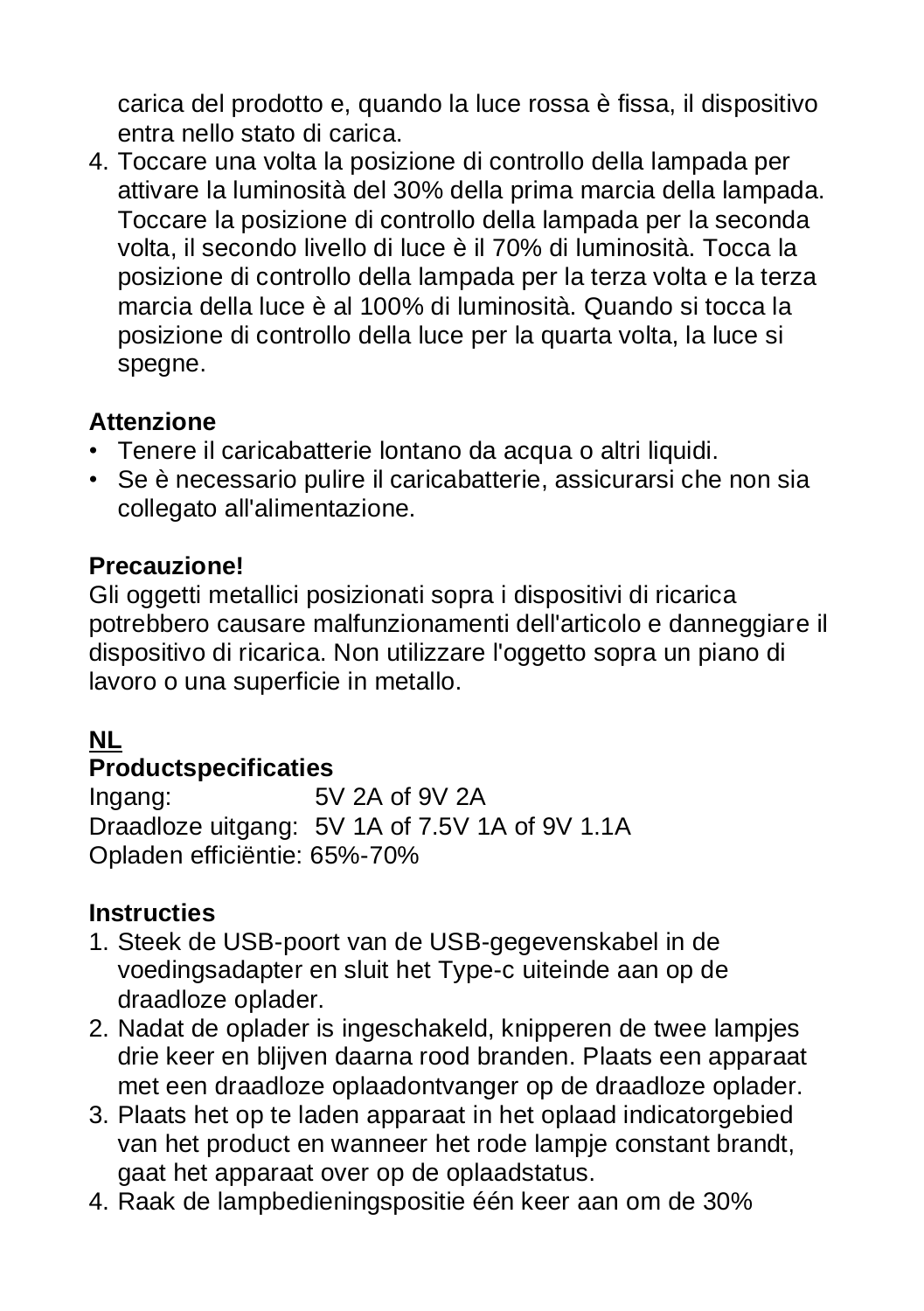helderheid van de eerste versnelling van de lamp te activeren. Raak de lampbedieningspositie voor de tweede keer aan, het tweede niveau van de verlichting is 70% helderheid. Raak de lampbedieningspositie voor de derde keer aan, en de derde stand van het licht is 100% helderheid. Het licht wordt uitgeschakeld wanneer u de lichtbedieningspositie voor de vierde keer aanraakt

#### **Waarschuwing:**

- Houdt de lader uit de buurt van water of andere vloeistoffen.
- Als u de lader moet schoonmaken, zorg er dan voor dat deze niet op de stroomvoorziening is aangesloten.

#### **Let op!**

Metalen voorwerpen die op een oplaadapparaat worden geplaatst, kunnen leiden tot een slechte werking van het apparaat en beschadiging van het oplaadapparaat. Gebruik het toestel niet op een metalen werktafel of oppervlak.

#### **PL**

# **Specyfikacja produktu:**

Wejście: 5V 2A lub 9V 2A Wyjście bezprzewodowe: 5V 1A lub 7,5V 1A lub 9V 1,1A Wydajność ładowania: 65%-70%

# **Instrukcje**

- 1. Podłącz port USB kabla USB do transmisji danych do zasilacza i podłącz końcówkę Type-c do ładowarki bezprzewodowej.
- 2. Po zasileniu oba wskaźniki trzykrotnie zaświecą się na czerwono, a następnie zaświecą się na czerwono. Umieść urządzenie z odbiornikiem ładowania bezprzewodowego na ładowarce bezprzewodowej.
- 3. Umieść urządzenie do ładowania w obszarze wskaźnika ładowania produktu, a gdy czerwone światło będzie się świecić, urządzenie przejdzie w stan ładowania.
- 4. Dotknij pozycji kontrolnej lampy jeden raz, aby aktywować 30% jasności pierwszego trybu lampy. Dotknij pozycji sterowania lampą po raz drugi, drugi poziom światła to 70% jasności. Dotknij pozycji kontrolnej lampy po raz trzeci, a trzeci bieg